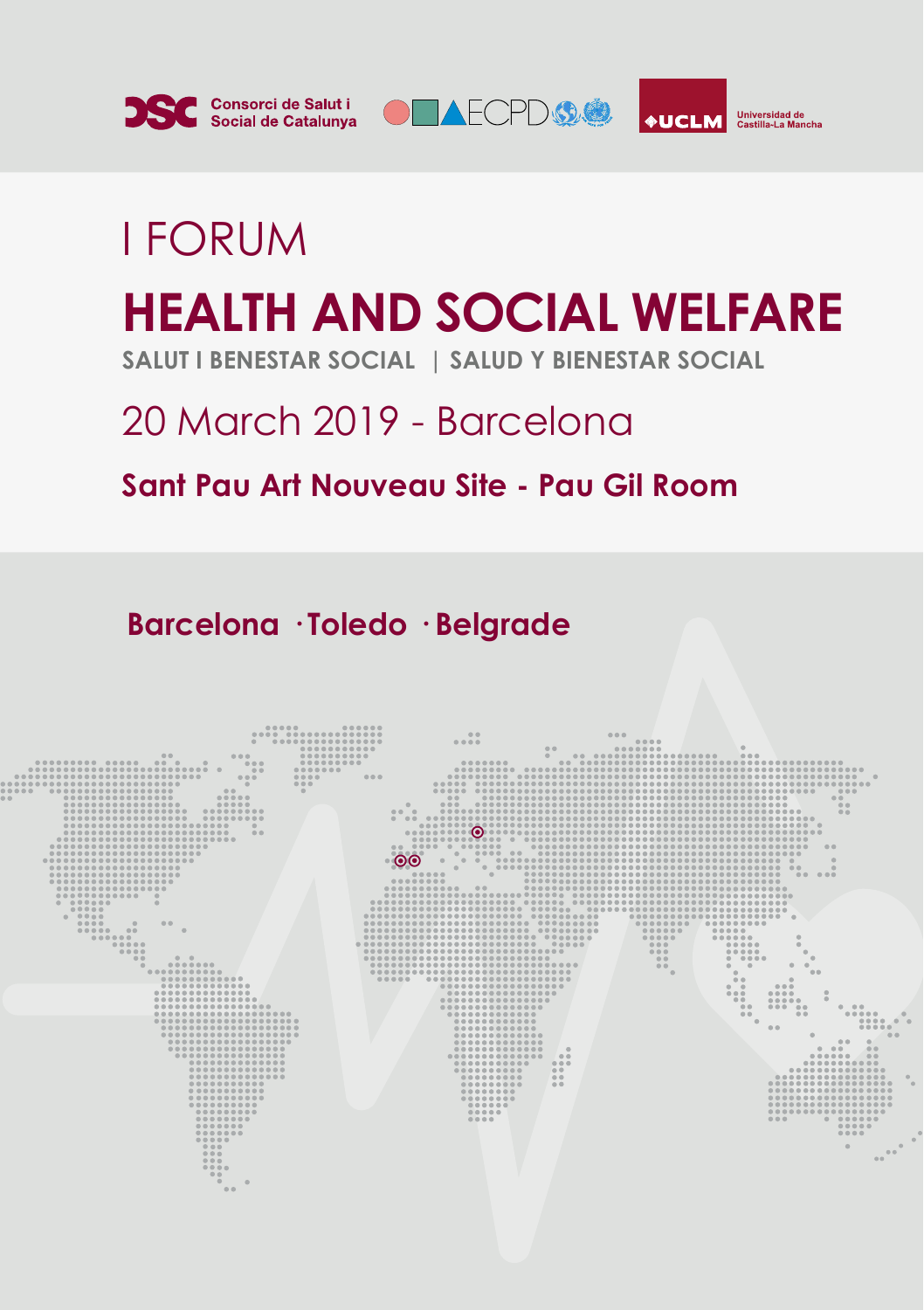### **PROGRAM**

**"Health policies as an investment and a mean to leverage reduction in social inequalities and the objectives of sustainable development (SDG) of the United Nations"**

**11.30 am | Opening comments** 

- Dr. **Manel Ferré**. President of the Catalan Health and Social Care Consortium (CSC)
- Prof. **Federico Mayor Zaragoza**. President of the European Center for Peace and Development (ECPD)
- Prof. **Álvaro Hidalgo**. Associate Professor of Economics at the University of Castilla-la Mancha (UCLM)

#### **11.45 am | "Investment in health policies can contribute to improvement of the indicators of well-being and a reduction in inequalities"**

• Prof. **Federico Mayor Zaragoza**. President of the European Center for Peace and Development (ECPD)

**12.30 pm | A roundtable discussion with the present and past Ministers of Health of the Government of Catalonia. "Health policies as a lever for social welfare. The social return on the investment in health. Experiences, achievements, and pending issues in Catalonia"**

Moderator: Ms. **Ariadna Oltra**

- Rt. Hon. **Ramon Espasa**
- Rt. Hon. **Xavier Trias**
- Rt. Hon. **Eduard Rius**
- Rt. Hon. **Xavier Pomés**
- Rt. Hon. **Marina Geli**
- Rt. Hon. **Boi Ruiz**
- Rt. Hon. **Antoni Comín**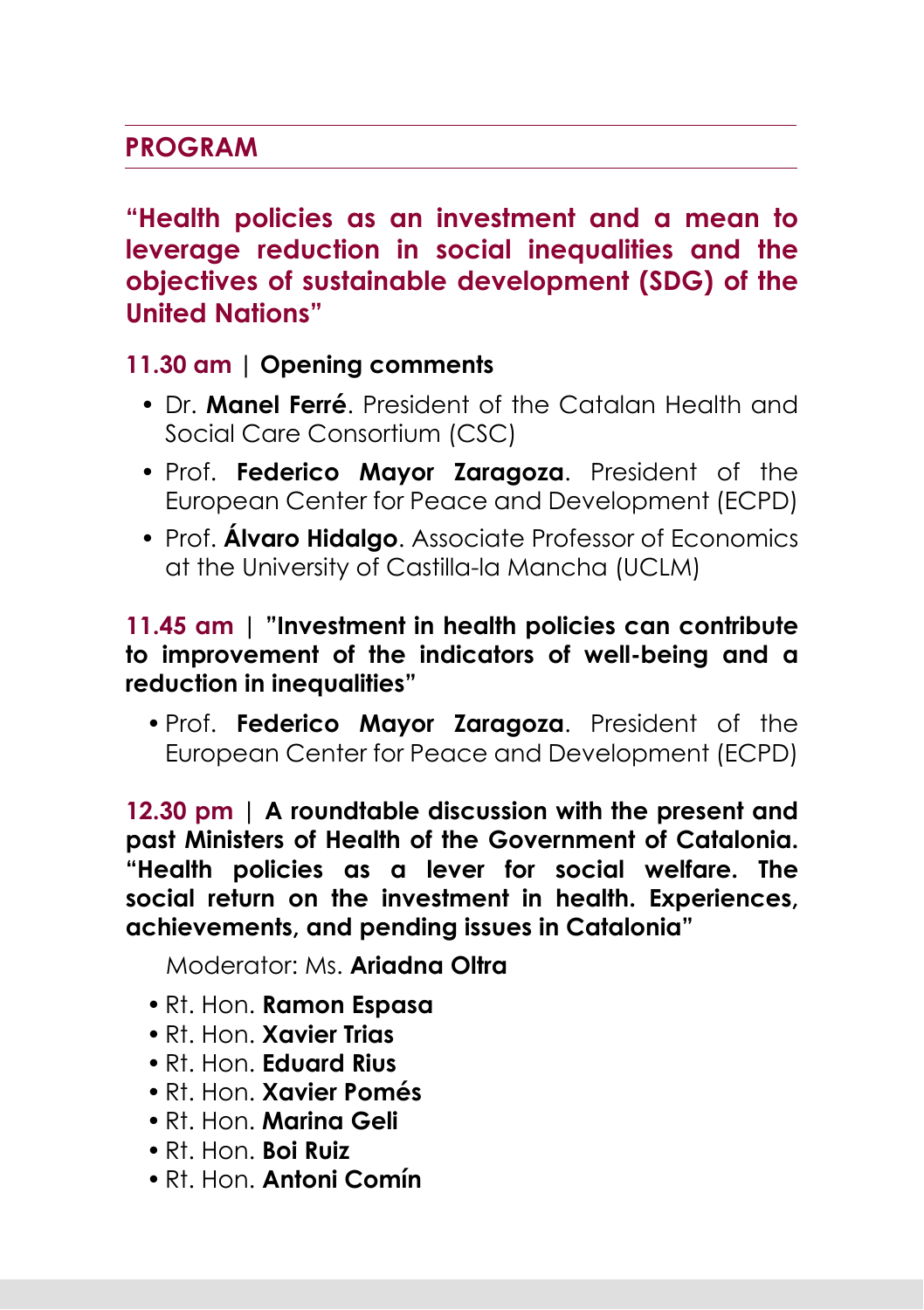### **2:10 pm | Speech**

• Mr. **Francesc Iglesies**. Secretary of Social Affairs and Families

### **2:15 pm | Closing**

• Rt. Hon. **Alba Vergés**. Minister of Health of the Government of Catalonia

#### **4.00 pm | "Sustainable Development Goals (SDG) in the 2030 framework and the SDG 3 about Good Health and Well-Being"**

• Mr. **Arnau Queralt Bassa.** Director of the Advisory Council for Sustainable Development of Catalonia. Government of Catalonia.

#### **4.40 pm | Roundtable "The situation of Catalonia about SDG 3.8: Achieve universal health coverage"**

Moderator: Dr. **M. Luisa Vázquez**. Director of Research Services (SEPPS). Catalan Health and Social Care Consortium (CSC)

- Dr. **Carmen Cabezas**. Deputy Director for Health Promotion. Public Health Agency of Catalonia (ASPCAT)
- Dr. **Carme Borrell**. Managing Director of Public Health Agency of Barcelona (ASPB)
- Dr. **Xavier Pérez**, Managing Director of Baix Emporda Health Services (SSIBE)

#### **6.00 pm | Closing**